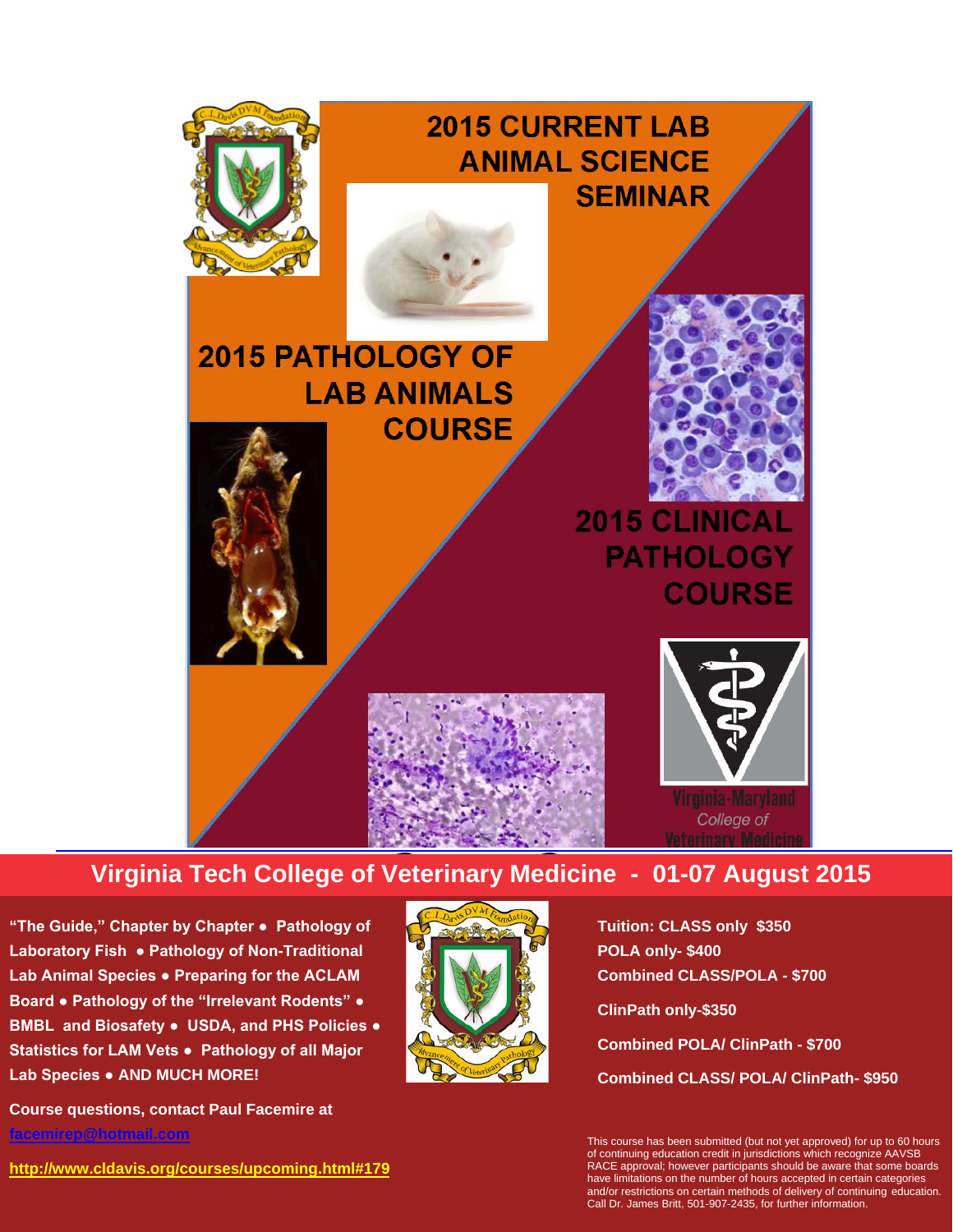# **REGISTRATION FORM: 2015 CLASS/POLA/CLIN PATH Course**

## Virginia-Maryland College of Veterinary Medicine, Blacksburg, Virginia 1-7 August, 2015

#### **Course Directors:**

| <b>CLASS</b>                       | <b>POLA</b>                          | <b>CLIN PATH</b>                         |
|------------------------------------|--------------------------------------|------------------------------------------|
| Dr. Sarah Bro, Executive Officer,  | Dr. Paul Facemire, Deputy Director,  | Dr. Sarah Hammond Barrett,               |
| Animal Care and Use Review Office, | Global Health Engagements, U.S Army  | <b>Department of Biomedical Sciences</b> |
| Fort Detrick MD, 301-619-6064      | Office of the Surgeon General, Falls | and Pathobiology, VA-MD College of       |
| Email: sarah.l.bro.mil@mail.mil    | Church VA, (703) 681-4489            | Veterinary Medicine, (540) 231-4621      |
|                                    | Email: facemirep@hotmail.com         | Email: shammond@vt.edu                   |

I hereby apply for enrollment in the above stated program, and agree to hold the C.L. Davis, DVM Foundation, its officers and faculty free of any loss or complaint, which may arise from their conduct of the aforementioned program or action any one of them may take in relation to this application.

DATE: \_\_\_\_\_\_\_\_\_\_\_\_\_\_\_\_\_\_\_\_\_\_\_\_\_\_\_\_\_\_\_

SIGNATURE OF APPLICANT: **We are also asset to a set of a set of a** 

TUITION: ( ) \$350 – Current Laboratory Animal Science Seminar (CLASS) - 1-2 August

( ) \$400 – Pathology of Laboratory Animals (POLA) – 3-5 August

( ) \$700 – CLASS/POLA combined – 1-5 August

 $( )$ \$350 – Clin Path Course – 6-7 August

( ) \$700 – POLA/ Clin Path Course – 3-7 August

( ) \$950 – CLASS/ POLA/ Clin Path Course – 1-7 August

\*\*\*\*\*\*\*\*\*\*\*\*\*\*\*\*\*\*\*\*\*\*\*\*\*\*\*\*\*\*\*\*\*EVERY APPLICANT MUST COMPLETE\*\*\*\*\*\*\*\*\*\*\*\*\*\*\*\*\*\*\*

| (Block print your name as you want it to appear on your certificate.) |  |
|-----------------------------------------------------------------------|--|
|                                                                       |  |
|                                                                       |  |
|                                                                       |  |
|                                                                       |  |
| Fax: ___________________                                              |  |
| E-mail: <u>_____________</u>                                          |  |
|                                                                       |  |

Make all checks or money orders payable to C. L. DAVIS FDN. You may pay by credit card. The Foundation accepts AMEX, VISA, MASTER CARD, DISCOVER.

CARD #: \_\_\_\_\_\_\_\_-\_\_\_\_\_\_\_\_-\_\_\_\_\_\_\_\_-\_\_\_\_\_\_\_\_ EXPIRATION:  $\frac{1}{\sqrt{2}}$ SECURITY CODE:

**SEND YOUR APPLICATION TO: The Charles Louis Davis Foundation, 6245 Formoor Lane, Gurnee, IL 60031- 4757, USA [TELEPHONE: 847-367-4359] [FAX: 847-247-1869], submit entire page.**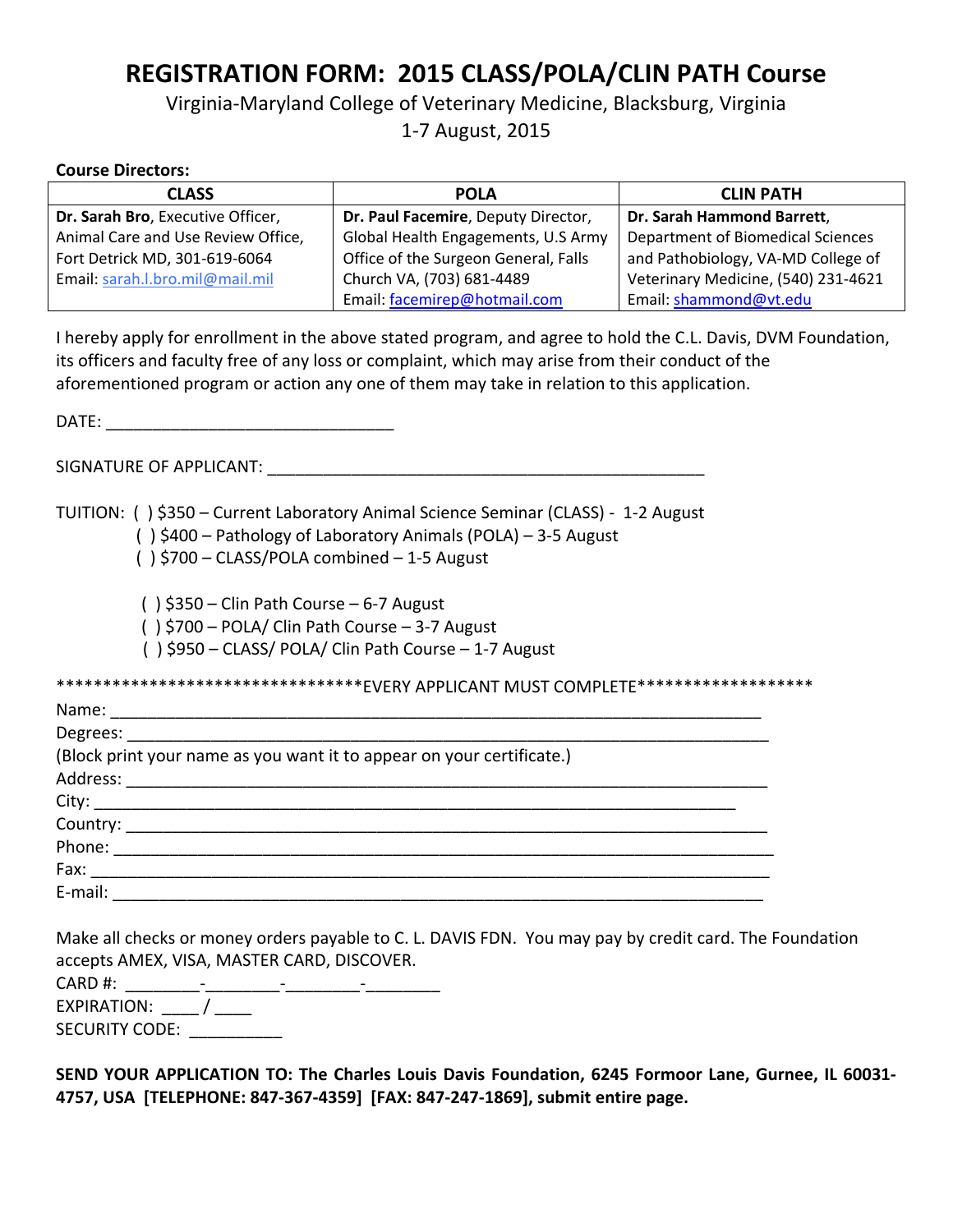# **2015 CLASS/POLA/Clinical Pathology Course Faculty August 1-7, 2015 VA-MD Regional College of Veterinary Medicine Blacksburg, VA**

## **CLASS**

**Sarah Norris, MPH** Chief, Office of Biostatistics, USAMRIID Ft Detrick, MD

#### **Deb Vanderford, DVM, DACLAM**

Compliance Liaison, Office of Animal Welfare Assurance, Duke University, Durham, NC

#### **Larry J. Shelton, Jr., DVM, MPH, DACLAM**

Director, Veterinary Affairs-Research Protection Program ,Navy Bureau of Medicine and Surgery Ft Detrick, MD

#### **David M. Moore, DVM, DACLAM**

Assoc. VP for Research Compliance, Virginia Tech Blacksburg, VA

#### **Ron E. Banks, DVM, MS, DACLAM**

Director, Office of Animal Welfare Assurance Duke University, Durham, NC

#### **Dawn C. Fitzhugh, VMD, DACVPM, DACLAM**

Associate Director, Animal RDT&E Protection Programs OASD(R&E), Washington, DC

#### **Barry Robert, DVM, PhD, DACLAM**

University Veterinarian and Director, Office of Animal Resources, Virginia Tech Blacksburg, VA

#### **Nicole Lindstrom, DVM**

Lab Animal Clinical Veterinarian, Virginia Tech Blacksburg, VA

#### **Sarah L. Bro, DVM, MPH, DACLAM**

Executive Officer, Animal Care and Use Review Office, Fort Detrick, MD

#### **POLA**

#### **Kirstin Barnhart, DVM, PhD, DACVP**

Principal Pathologist, Preclinical Safety, Abbott, Research and Development North Chicago, IL

#### **Cory Brayton, DVM, DACLAM, DACVP**

Associate Professor Johns Hopkins University Baltimore, MD

#### **Timothy Cooper, DVM, DACVP**

Assistant Professor, Comparative Medicine College of Medicine, Penn State University Hershey, PA

#### **Kristi Helke, DVM, DACVP, PhD**

Professor, Comparative Med Medical University of South Carolina Charleston, SC

**Bruce H. Williams, DVM, DACVP** Senior Pathologist Veterinary Pathology, Joint Pathology Center Silver Spring, MD

#### **Jeff Wolf, DVM, DACVP**

Chief Scientific Officer Manager, Virginia EPL Office Sterling, VA

#### **Nancy Kock, DVM, DACVP**

Professor, Pathology, Comparative Med. Wake Forest, School of Medicine Winston-Salem, NC

#### **Paul Facemire, DVM, DACVP**

Deputy Chief, Global Health Office of the Surgeon General Falls Church, VA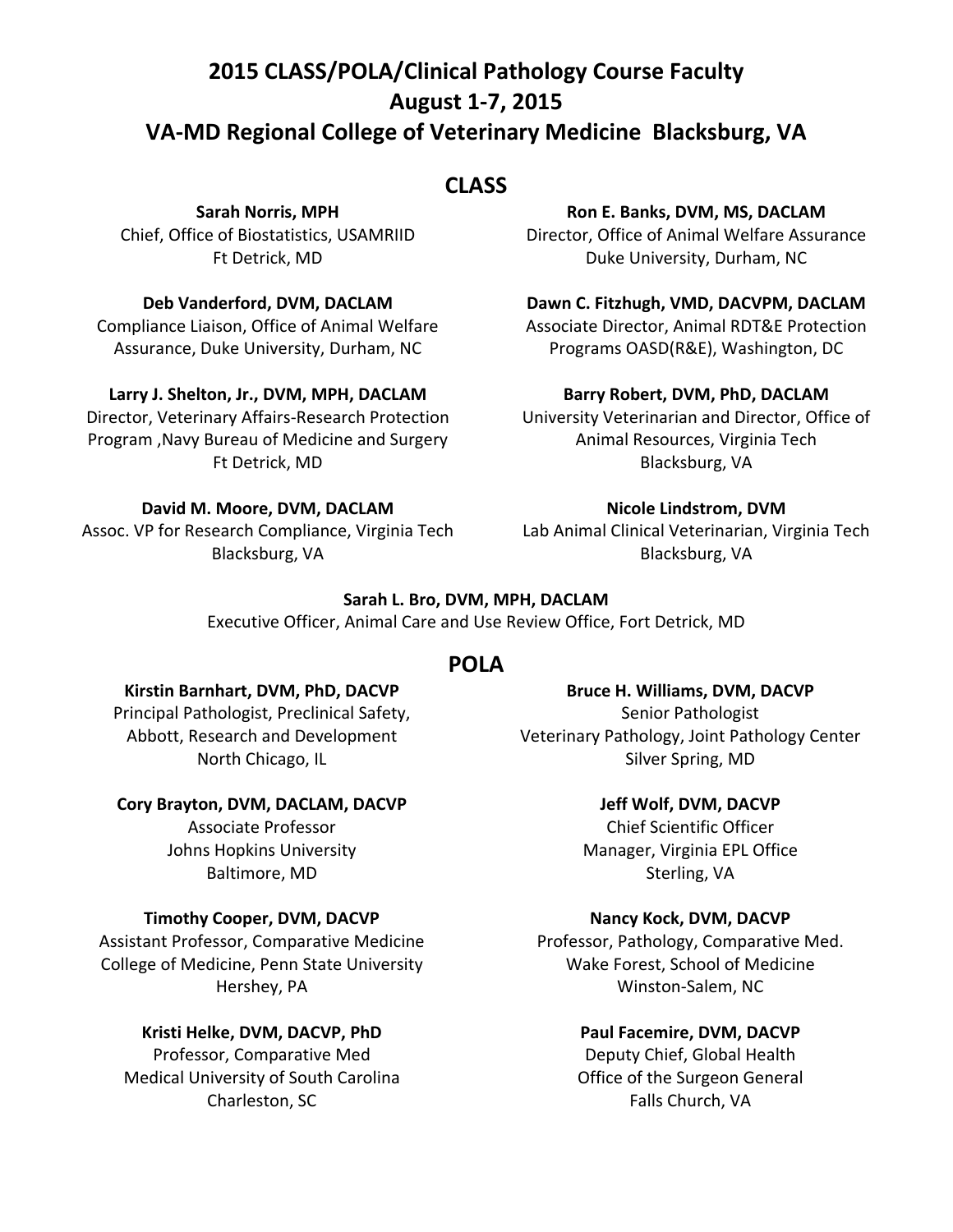## **CLIN PATH**

#### **Frederic S. Almy, DVM, MS, DACVP**

Head, Clinical Pathology Janssen Research & Development Spring House, PA 19477

#### **Kirstin Barnhart, DVM, PhD, DACVP**

Principal Pathologist, Preclinical Safety Abbot, Research and Development North Chicago, IL

#### **Katie Boes, DVM, MS, DACVP**

Assistant Professor Clinical Pathology VA-MD College of Veterinary Medicine Blacksburg, VA 24061

#### **Kurt Zimmerman, DVM, PhD, DACVP**

Associate Professor Clinical, Anatomic Pathology VA-MD College of Veterinary Medicine Blacksburg, VA 24061

#### **Sarah Hammond Barrett, DVM, DACVP**

Chief Clinical Pathology Resident VA-MD College of Veterinary Medicine Blacksburg, VA 24061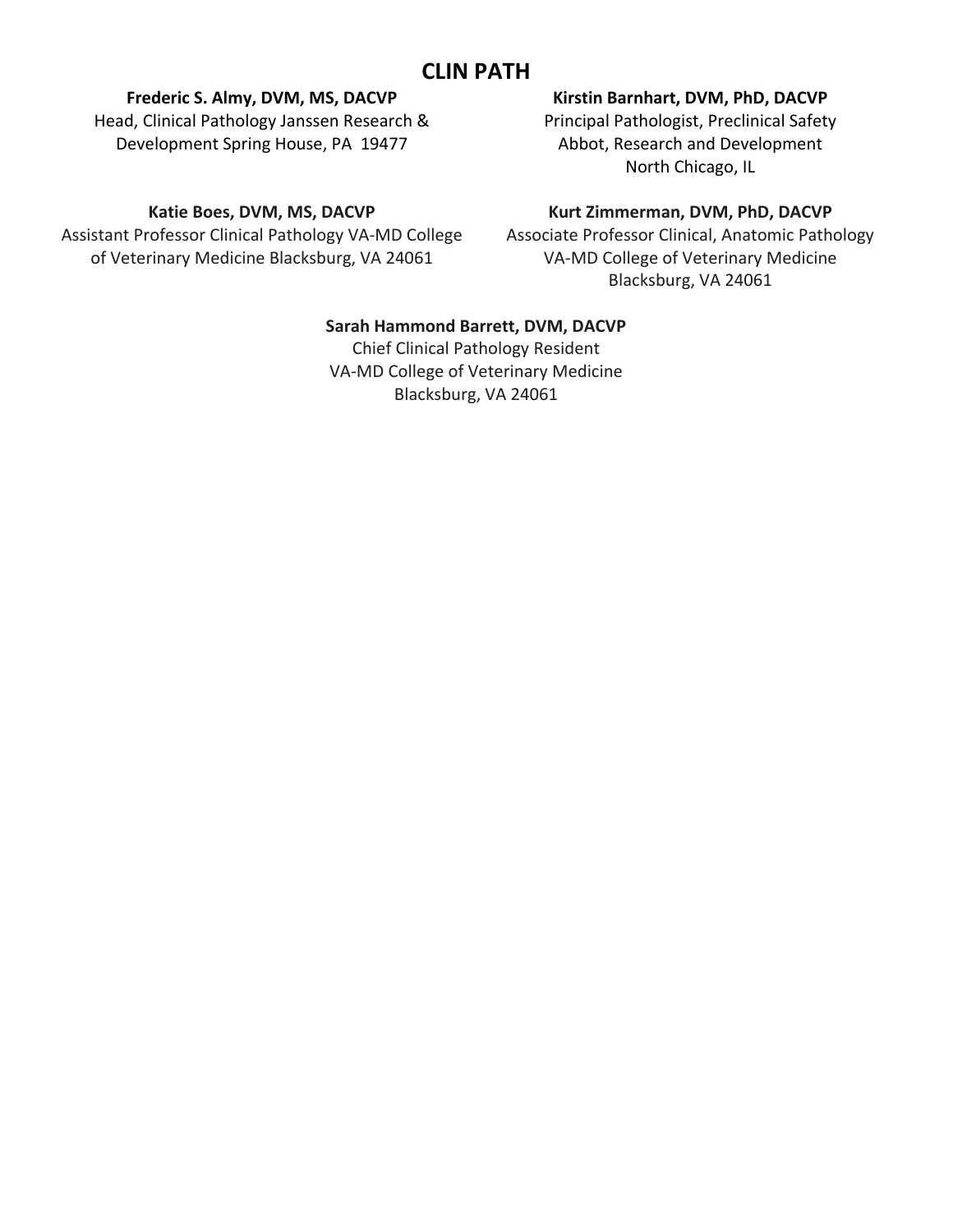# **2015 PROGRAM CURRENT LABORATORY ANIMAL SCIENCE SEMINAR (CLASS)**

#### **SATURDAY, 01 AUGUST**

|                     | 7:15 - 8:00 Registration                                                           |                    |
|---------------------|------------------------------------------------------------------------------------|--------------------|
|                     | 8:00 - 8:15 Welcome, Introductions, Announcements                                  | Dr. Sarah Bro      |
|                     |                                                                                    | Dr. Sarah Bro      |
|                     | 9:00 - 10:00 Statistical Methods and Scientific Validity, Part 1 Ms. Sarah Norris  |                    |
| 10:00 - 10:30 BREAK |                                                                                    |                    |
|                     | 10:30 - 11:30 Statistical Methods and Scientific Validity, Part 2 Ms. Sarah Norris |                    |
| 11:30 - 12:30 LUNCH |                                                                                    |                    |
|                     | 12:30 - 2:30 The Animal Welfare Actand Its Consequences Dr. Ron Banks              |                    |
| 2:30 - 3:00 BREAK   |                                                                                    |                    |
|                     |                                                                                    | Dr. Deb Vanderford |

#### **SUNDAY, 02 AUGUST**

|                 | 8:00 - 9:15 BMBL and Other Important Biosafety References Dr. Larry Shelton |                          |
|-----------------|-----------------------------------------------------------------------------|--------------------------|
| $9:15 - 10:30$  | BSL3 & BSL4: Things to know and what not to do Dr. Larry Shelton            |                          |
| $10:30 - 10:45$ | <b>BRFAK</b>                                                                |                          |
|                 |                                                                             | Dr. Dawn Fitzhugh        |
| 12:00 - 1:00    | <b>LUNCH</b>                                                                |                          |
|                 | 1:00 - 3:00 The 8 <sup>th</sup> Edition of the Guide,                       | Drs. David Moore, Barry  |
|                 |                                                                             | Robert, Nicole Lindstrom |
| $3:00 - 3:30$   | <b>BRFAK</b>                                                                |                          |
|                 | 3:30 - 5:30 The 8 <sup>th</sup> Edition of the Guide,                       | Drs. David Moore, Barry  |
|                 |                                                                             | Robert, Nicole Lindstrom |
|                 |                                                                             |                          |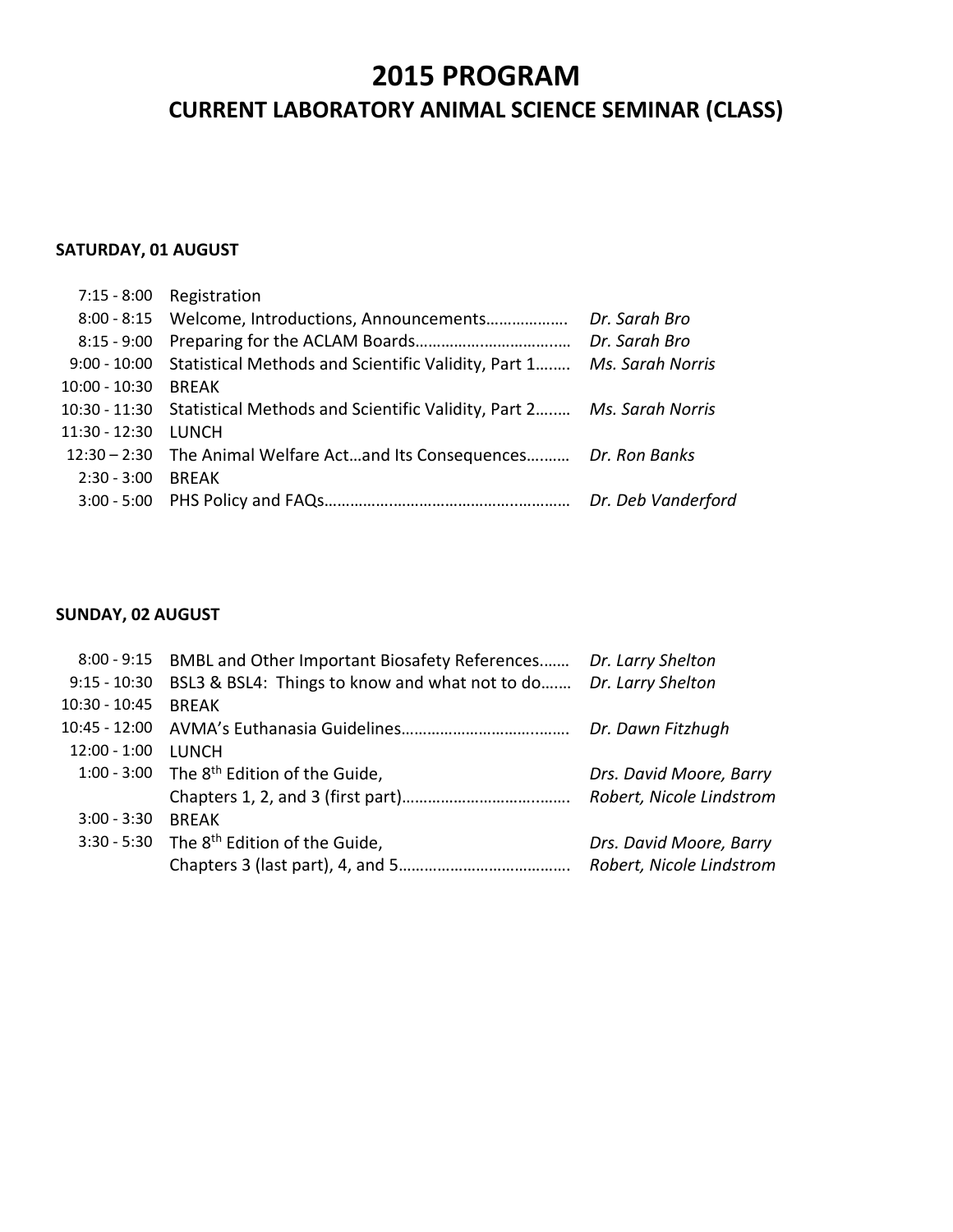# **2015 PROGRAM**

# **PATHOLOGY OF LABORATORY ANIMALS (POLA)**

#### **MONDAY, 03 AUGUST**

|               | 7:15 - 7:45 Registration                                   |                    |
|---------------|------------------------------------------------------------|--------------------|
|               |                                                            | Dr. Paul Facemire  |
| $8:00 - 8:50$ |                                                            | Dr. Nancy Kock     |
|               |                                                            | Dr. Nancy Kock     |
|               | 10:00 - 10:50 Pathology of Non-Human Primates              | Dr. Nancy Kock     |
|               |                                                            | Dr. Bruce Williams |
|               | 11:50 - 1:00 LUNCH BREAK                                   |                    |
|               |                                                            | Dr. Bruce Williams |
|               |                                                            | Dr. Jeff Wolf      |
|               |                                                            | Dr. Jeff Wolf      |
|               |                                                            | Dr. Jeff Wolf      |
|               | 5:00 - TBD Virginia Tech Social and Veterinary School Tour |                    |

#### **TUESDAY, 04 AUGUST**

| $8:00 - 8:50$ |                                                  | Dr. Kris Helke    |
|---------------|--------------------------------------------------|-------------------|
| $9:00 - 9:50$ |                                                  | Dr. Kris Helke    |
| 10:00 - 10:50 |                                                  | Dr. Kris Helke    |
| 11:00 -11:50  |                                                  | Dr. Tim Cooper    |
| 11:50 -1:00   | <b>LUNCH BREAK</b>                               |                   |
|               |                                                  | Dr. Cory Brayton  |
|               |                                                  | Dr. Cory Brayton  |
|               |                                                  | Dr. Cory Brayton  |
| $4:00 - 4:50$ |                                                  | Dr. Cory Brayton  |
| $5:00 - 6:30$ | Pathology of the Guinea Pig, Hamster, and Gerbil | Dr. Paul Facemire |
| $6:30 - 7:30$ | <b>DINNER BREAK</b>                              |                   |
| $7:30 - 9:30$ | Breakout Session: LAB ANIMAL GROSS EXAM I        | Dr. Tim Cooper    |
|               |                                                  |                   |

#### **WEDNESDAY, 05 AUGUST**

|                                                                          | Dr. Cory Brayton |
|--------------------------------------------------------------------------|------------------|
|                                                                          | Dr. Cory Brayton |
|                                                                          | Dr. Cory Brayton |
|                                                                          | Dr. Cory Brayton |
| 11:50 - 1:00 LUNCH BREAK                                                 |                  |
|                                                                          |                  |
|                                                                          |                  |
|                                                                          |                  |
|                                                                          |                  |
| 5:00 - 6:30 DINNER BREAK                                                 |                  |
| 6:30 - 8:30 Breakout Session: LAB ANIMAL GROSS EXAM II Dr. Paul Facemire |                  |
|                                                                          |                  |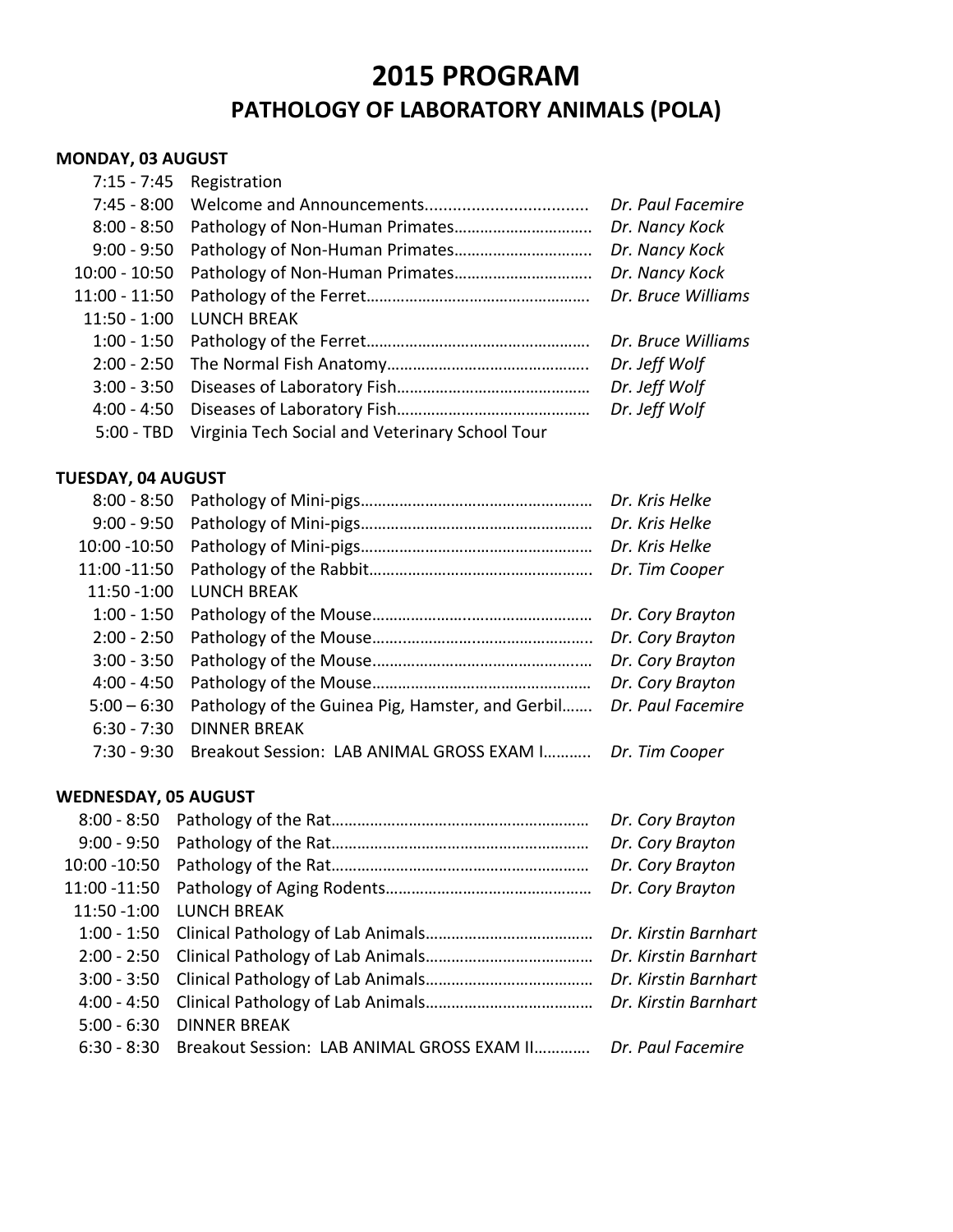# **2015 PROGRAM**

## **VMCVM CLINICAL PATHOLOGY COURSE**

#### **Speakers:**

Tripp Almy, DVM, MS, Diplomate ACVP Kirstin Barnhart, DVM, PhD, Diplomate ACVP Katie Boes, DVM, MS, Diplomate ACVP Sarah Hammond Barrett, DVM, Diplomate ACVP Kurt Zimmerman, DVM, PhD, Diplomate ACVP

#### **THURSDAY, 06 AUGUST**

| Time          | Category     | <b>Topic</b>                    | <b>CE</b>    |
|---------------|--------------|---------------------------------|--------------|
|               |              |                                 | <b>Hours</b> |
| 7:30-8:00     |              | Registration                    |              |
| $8:00 - 8:15$ | Intro        | Welcome & Introductions         |              |
| 8:15-9:45     | Chem         | Electrolytes & Acid-base        | 1.5          |
| 9:45-10:00    | Chem         | Renal & Urinalysis              | 0.25         |
| 10:0-10:15    | <b>Break</b> |                                 |              |
| 10:15-11:15   | Chem         | Renal & Urinalysis              | 1            |
| 11:15-12:15   | Chem         | Quiz & Review - A.M. sessions   | 1            |
| 12:15-1:00    | Lunch        |                                 |              |
| $1:00-2:30$   | Hem          | <b>Hemostasis and Platelets</b> | 1.5          |
| 2:30-3:00     | Hem          | Erythrocytes                    | 0.5          |
| $3:00-3:15$   | <b>Break</b> |                                 |              |
| $3:15 - 4:15$ | Hem          | Erythrocytes                    | 1            |
| 4:15-5:30     | Hem          | Leukocytes                      | 1.25         |
| 5:30-6:30     | Hem          | Quiz & Review - P.M. sessions   | 1            |
| <b>Total</b>  |              |                                 | 9 Hrs        |

#### **FRIDAY, 07 AUGUST**

| 7:30-8:00     |              | Registration                     |       |
|---------------|--------------|----------------------------------|-------|
| 8:00-9:00     | Chem         | Liver, Muscle, Protein           | 1     |
| $9:00-10:00$  | Chem         | Ca, P, Adrenal, Thyroid          | 1     |
| 10:00-10:15   | <b>Break</b> |                                  |       |
| 10:15-11:15   | Chem         | GI, Pancreases, Glucose, Lipid   | 1     |
| 11:15-12:15   | Chem         | Quiz & Review - A.M. sessions    | 1     |
| 12:15-1:00    | Lunch        |                                  |       |
| $1:00-2:00$   | Cyto         | Neoplasia                        | 1     |
| $2:00-3:00$   | Cyto         | <b>Inflammation &amp; Agents</b> | 1     |
| $3:00 - 4:00$ | Cyto         | Quiz & Review - P.M. sessions    | 1     |
| <b>Total</b>  |              |                                  | 7 Hrs |